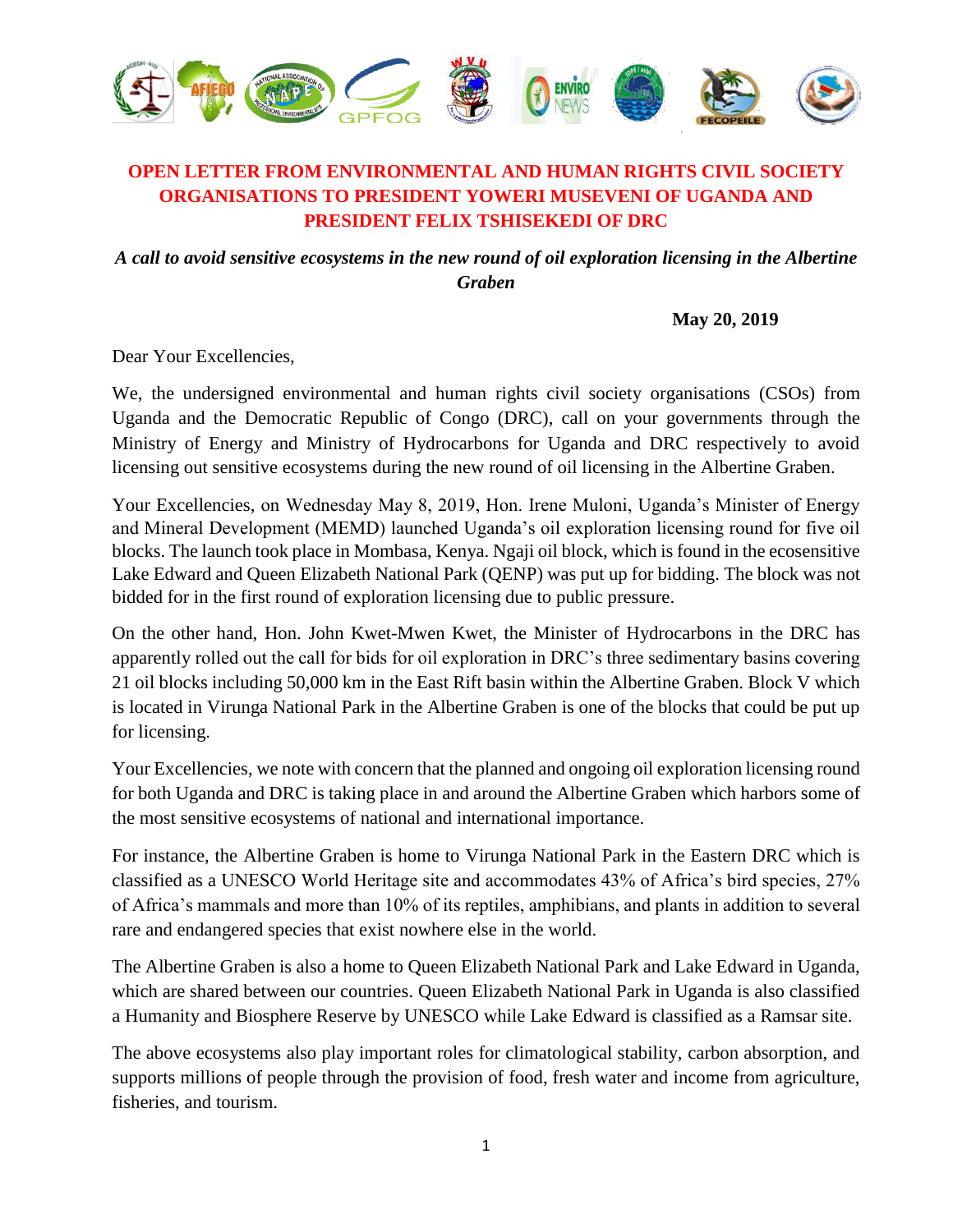

Allowing oil exploration and exploitation activities in these ecosystems will not only negatively affect the biodiversity in them but also the communities who depend on them for survival especially here in Africa where oil activities have continued to cause environmental degradation, human rights abuses and fueled conflicts resulting into extrajudicial killings among others.

It is also important to note that both the Ugandan and DRC governments are signatories to the Ramsar and UNESCO Conventions on conservation which call for the proper conservation of World Heritage sites located in their territories.

These conventions make it mandatory for all signatory countries to commit to avoid any activities that might directly or indirectly degrade the cultural and natural heritage of these sites. If oil exploration is undertaken in these areas and other sensitive ecosystems, it would be an abuse of our countries' commitments. As heads of state, it's your call to ensure that our countries do no default on the commitments we made by allowing oil exploration activities in Ngaji oil block, Block V and other sensitive ecosystems.

In addition, Your Excellencies, both Uganda and DRC are signatory to the Paris Agreement on Climate Change which came into force during the 21st Conference of Parties (COP) meeting in Paris, France in 2015. The agreement calls on all signatory countries to cut their Greenhouse Gas Emission (GHG) and limit the global temperature rises to less than 2 degrees Celsius or to pre-industrial levels of less than 1.5 degrees Celsius.

The commitments made by our countries under the Paris Climate Change Agreement mandate your excellencies to ensure that any activities that result in the generation and release of greenhouse gas emissions into the atmosphere are limited. Fossil fuels are the biggest contributor to greenhouse gas emissions. Moreover, oil exploitation itself contributes to the carbon footprint that our countries must limit per commitments under the Paris Climate Change Agreement.

Indeed, the 2018 Intergovernmental Panel on Climate Change (IPCC) report of 2018 called on all United Nations Framework Convention on Climate Change (UNFCCC) member countries to further cut their emissions way beyond the commitments made in the Nationally Determined Contributions if the 2030 goal is to be achieved. Both Uganda and DRC are members of the IPCC and it's our moral duty to respect the commitments we make.

Further, the May 2019 Intergovernmental Science-Policy Platform on Biodiversity and Ecosystem Services (IPBES) global assessment warns of nature's dangerous decline with more than 1 million species threatened with extinction. The current global responses to address the above challenge are insufficient. We need 'transformative changes' to restore and protect nature. We cannot continue destroying our earth and natural heritage and not pay the consequences. Our life-supporting 'safety net' is stretched almost to a breaking point. We urge DRC and Uganda to go beyond their vested interests and make a choice for the broader public good, for the well-being of humanity.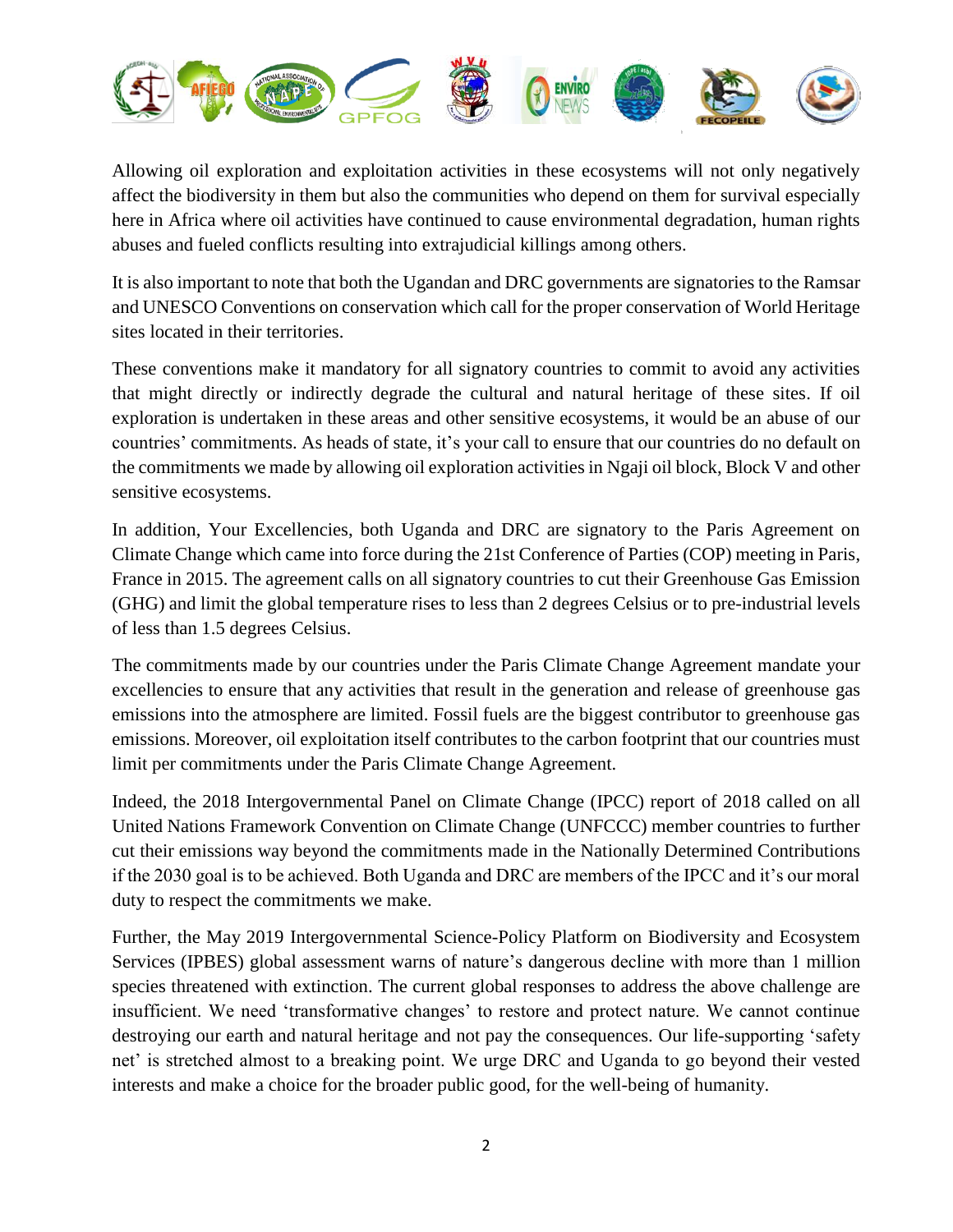

Your Excellencies, the International Union for Conservation of Nature, with over 200 state and government agencies including the Uganda Wildlife Authority and 1,000 NGO members have adopted more than 1,200 resolutions since the Union was established in 1948. These resolutions have been influential on national and international nature conservation policy including on issues around indigenous peoples, gender and the recognition of conservation as part of human rights, in addition to conserving threatened species and protected areas, and helping to design effective approaches that are now global standards.

At the last IUCN World Conservation Congress in 2016, IUCN members voted on a recommendation that "*calls on governments to prohibit environmentally damaging industrial activities and infrastructure development in all IUCN categories of protected areas, and to take measures to ensure that all activities are compatible with the conservation objectives of these areas, through appropriate, transparent and rigorous pre-emptive appraisal processes, such as international best practice environmental and social impact assessments, strategic environmental assessments, and appropriate regulation*." Allowing oil activities in eco-sensitive areas would be contrary to this and other resolutions.

Furthermore, the Albertine Graben where the new oil exploration is planned is a diverse ecosystem that generates huge revenues from tourism, agriculture, fisheries and others for our countries. The revenues support our economies while promoting conservation. For instance, the 2017 estimates from World Wide Fund (WWF) International indicates that if Virunga National Park is managed sustainably, it has the potential to generate over US\$235 million per year for the DRC government. This is way beyond what the oil industry would generate.

Furthermore, Your Excellencies, the exploration and production of oil around the world has negatively impacted on the local and host communities including women, children, the elderly and others resulting from mass displacement of communities from their land, clearance of vegetation which affects agriculture and livelihoods of communities and others. All these activities leave communities worse off than they were before oil was discovered in their areas.

Finally, Your Excellencies, oil exploration and exploitation cannot coexist with conservation and nature protection. Murchison Falls National Park (MFNP) is a clear example of how critical ecosystems are being destroyed by allowing polluting oil activities and oil infrastructure in highly eco-sensitive areas, threatening the survival of endangered species and biodiversity at large.

Your Excellencies, we would also like to remind you that both Uganda and DRC are blessed with huge potential for renewable energy in form of solar, wind power, geothermal and others which offer better alternatives to oil while conserving the environment. If we invested in our renewable energy as opposed to oil, our countries would thrive.

#### **Recommendations**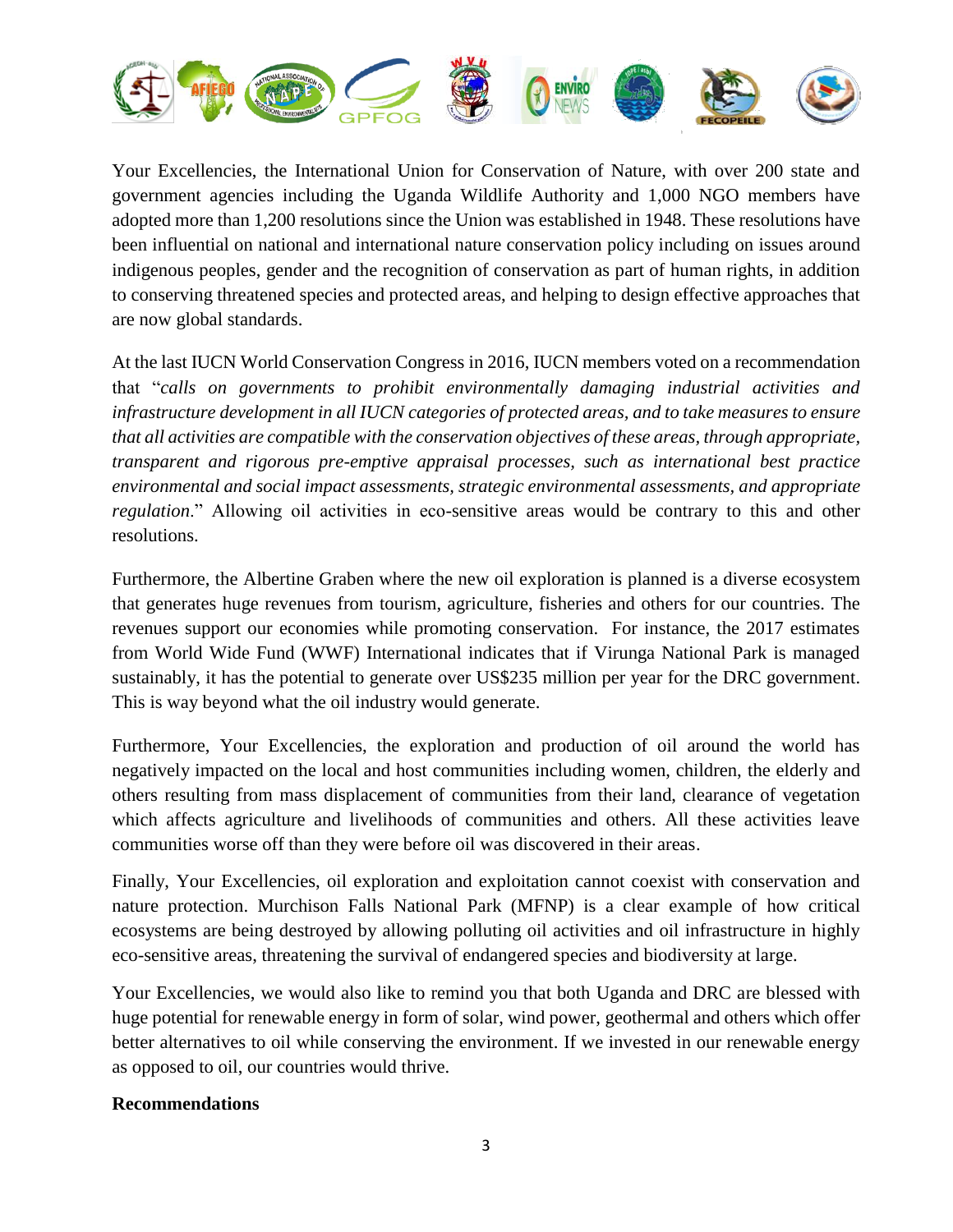

In view of the above, the undersigned environmental and human rights CSOs from Uganda and DRC recommend the following:

#### **To the Ugandan president**

- Immediately direct the Minister of Energy and Mineral Development to stop any plans to carry out oil exploration activities in sensitive ecosystems of the Albertine Graben including Ngaji oil block and other UNESCO in addition to Ramsar sites.
- Work with the DRC government to harmonise laws on transboundary conservation of natural resources and benefit sharing of natural resources in the Albertine Graben.

### **To the president of DRC**

- Immediately direct the Minister of hydrocarbons to halt the ongoing efforts to license out sensitive ecosystems including Block V in Virunga National Park and other UNESCO sites such as Salonga National Park and Ramsar sites such as the Lufira river basin.
- Work with the Ugandan government to harmonise laws on transboundary conservation of natural resources and benefit sharing of natural resources in the Albertine Graben.

### **To both Uganda and DRC presidents**

- Respect the national and international commitments including commitments made under the Paris Climate Change Agreement to address climate change.
- Scale up national commitments to reduce greenhouse gas emissions in line with global goals and commitments.
- Promote tourism as an engine of sustainable economic development and promotion of community livelihoods.
- Prioritise investments in renewable energy to promote sustainable development of our economies.
- Adopt integrated management and cross-sectoral approaches that take into account the tradeoffs of food and energy production, infrastructure, freshwater and coastal management, and biodiversity conservation.

In conclusion **Your Excellencies**, we the undersigned environmental and human rights CSOs are committed to mobilise local communities, the national and international community, the media and all well-wishers to reject any activities to carry out oil exploration activities in sensitive ecosystems in Queen Elizabeth National Park, Virunga National Park, Salonga National Park and Lake Edward.

Thank you.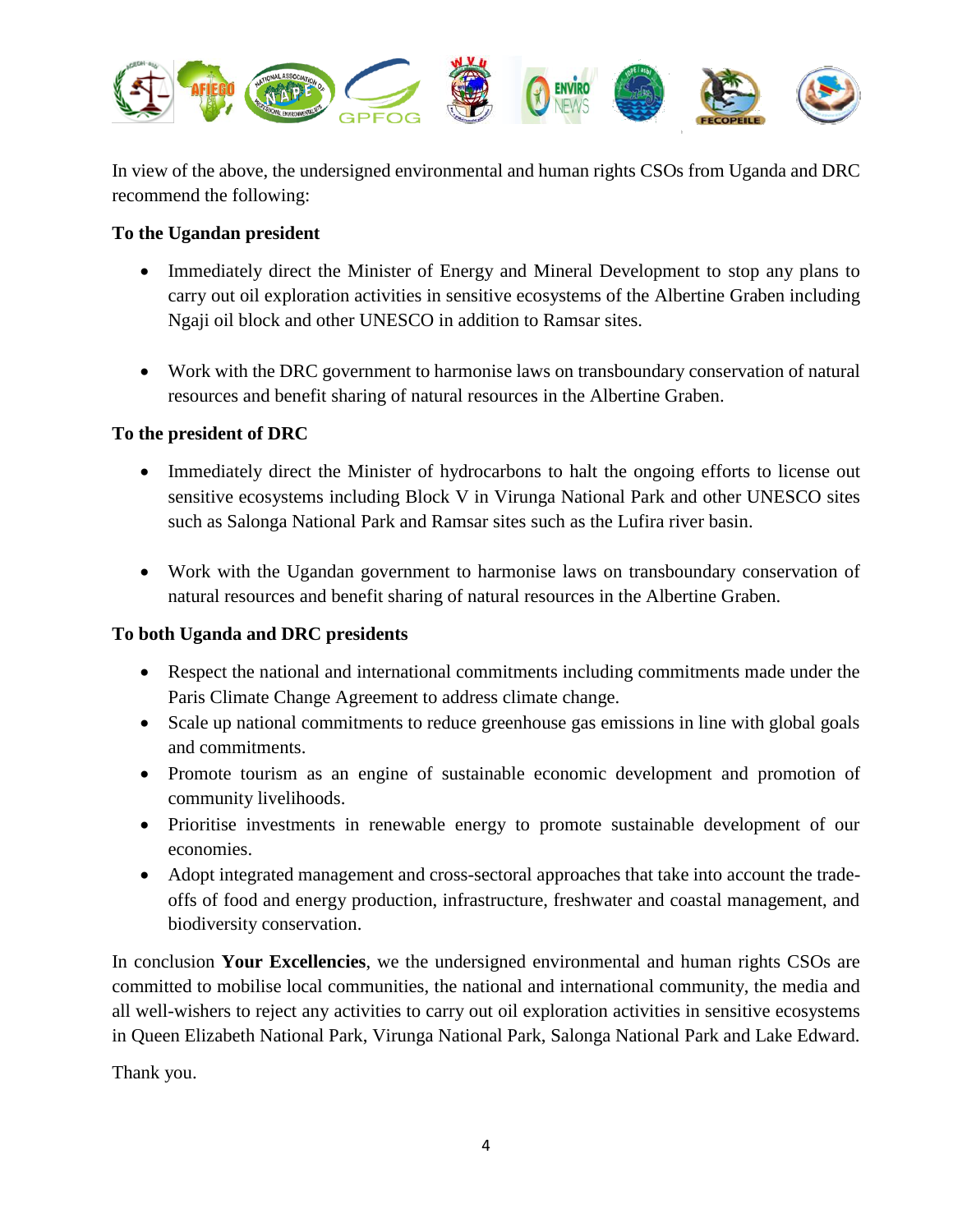

# Signatories

| No. | Name of organisation                                                                    | Country  |
|-----|-----------------------------------------------------------------------------------------|----------|
| 1.  | Africa Institute for Energy Governance (AFIEGO)                                         | Uganda   |
| 2.  | National Association of Professional Environmentalists (NAPE)                           | Uganda   |
| 3.  | Guild Presidents' Forum on Governance (GPFOG)                                           | Uganda   |
| 4.  | World Voices Uganda (WVU)                                                               | Uganda   |
| 5.  | South Western Institute for Policy and Advocacy (SOWIPA)                                | Uganda   |
| 6.  | Kasese Consortium on Climate Change Adaptation and Biodiversity<br>Conservation (CABIC) | Uganda   |
| 7.  | Green Organisation Africa (GOA)                                                         | Uganda   |
| 8.  | Innovation pour le Développement et la Protection de<br>l'Environnement, (IDPE)         | DR Congo |
| 9.  | Association des Mamans pour la Lutte contre le Traumatisme<br>(A.M.A.L.U.T)             | DR Congo |
| 10. | Fédération des Comités des Pêcheurs Individuels du Lac Edouard,<br>(FECOPEILE)          | DR Congo |
| 11. | Alerte Congolaise pour l'Environnement et le Droit de l'Homme,<br>(ACEDH)               | DR Congo |
| 12. | Green Journalist Network, GJN                                                           | DR Congo |
| 13. | Societe civile forces vives de la Republic Democratique du Congo                        | DR Congo |
| 14. | Synergie des Vanniers Ami de la Nature, (SVAN)                                          | DR Congo |
| 15. | Synergie des Ecologistes pour la Paix et le Développement, (SEPD)                       | DR Congo |
| 16. | Forum Global de Chercheurs d'Alternatives, (FGCCA)                                      | DR Congo |
| 17. | Programme d'Intégration et Développement du Peuple Autochtones<br>Pygmées, (PIDP)       | DR Congo |
| 18. | Forum des Engagés pour le Développement Durable, (FORED)                                | DR Congo |
| 19. | Bureau d'Études et d'appui au Développement du territoire de Walikale,<br>(BEDEWA)      | DR Congo |
| 20. | Grande Action pour le Développement, (G.A.D)                                            | DR Congo |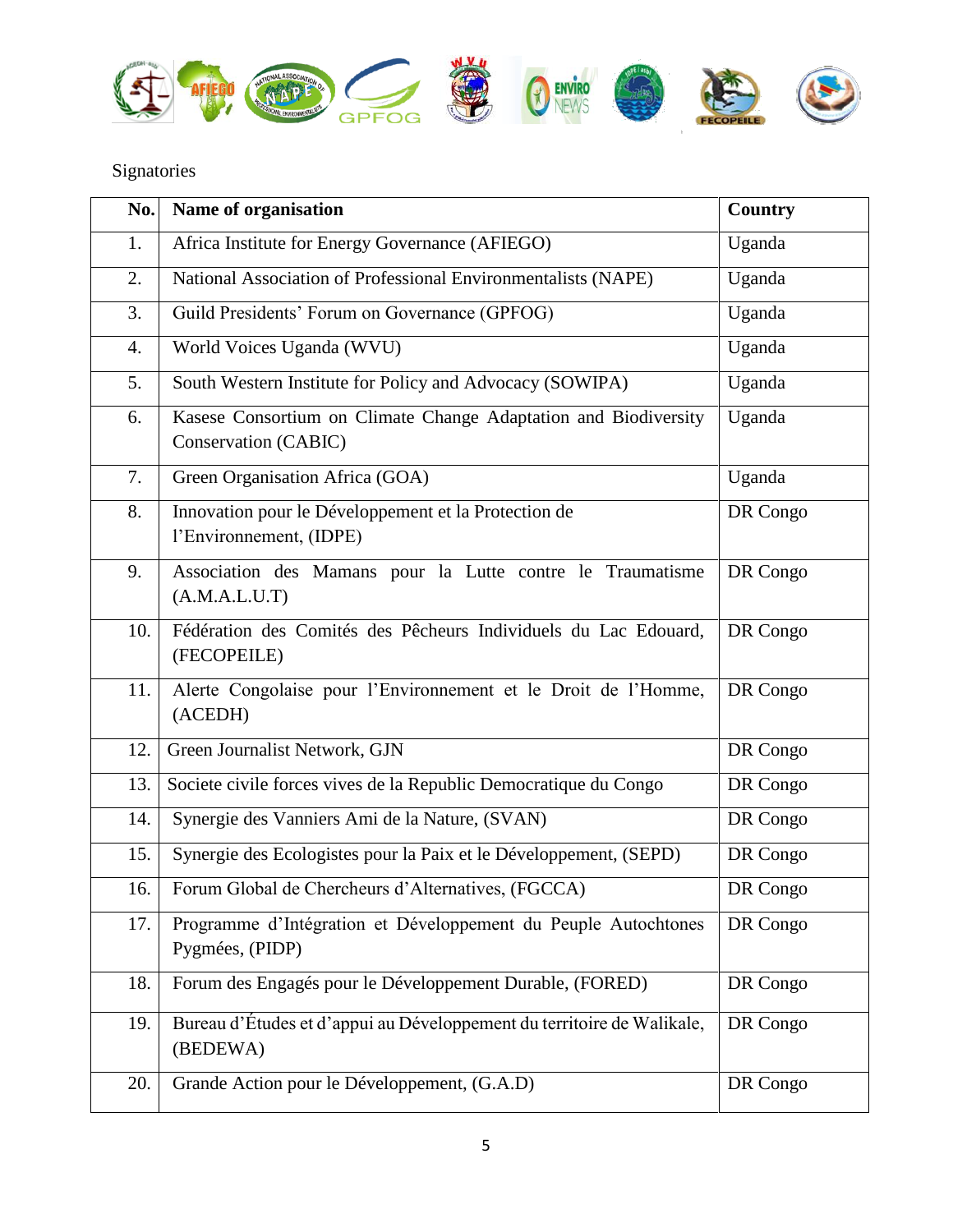

| 21.                                                 | Forêts Communautaires pour le Développement Rural, (FOCODER)                      | DR Congo              |  |
|-----------------------------------------------------|-----------------------------------------------------------------------------------|-----------------------|--|
| Signed in solidarity with the Ugandan and DRC CSOs: |                                                                                   |                       |  |
| 1.                                                  | 350.org                                                                           | Africa                |  |
| 2.                                                  | <b>African Conservation Foundation - International</b>                            | International         |  |
| 3.                                                  | <b>Arcus Foundation</b>                                                           | <b>United Kingdom</b> |  |
| $\overline{4}$ .                                    | <b>Bob Brown Foundation</b>                                                       | Australia             |  |
| 5.                                                  | eCountability                                                                     | United Kingdom        |  |
| 6.                                                  | EcoNexus                                                                          | <b>United Kingdom</b> |  |
| 7.                                                  | ERA/Friends of the Earth                                                          | Nigeria               |  |
| 8                                                   | European Network of Networkers for Ecological Reflection and Action               | Germany               |  |
| 9.                                                  | Friends of the Earth                                                              | Togo                  |  |
| 10.                                                 | Friends of the Siberian Forests                                                   | Russia                |  |
| 11.                                                 | Friends of the Earth International                                                | International         |  |
| 12.                                                 | <b>GAIA</b>                                                                       | <b>UK</b>             |  |
| 13.                                                 | <b>Global Witness</b>                                                             | <b>United Kingdom</b> |  |
| 14.                                                 | Groundwork                                                                        | South Africa          |  |
| 15.                                                 | <b>IUCN</b> National Committee of the Netherlands Foundation                      | Netherlands           |  |
| 16.                                                 | <b>Kate Brooks</b>                                                                | Filmmaker             |  |
| 17.                                                 | Marc Ona Essangui - Secretaire Exécutif Brainforest et Prix Goldman Gabon<br>2009 |                       |  |
| 18.                                                 | Milieudefensie (Friends of the Earth)                                             | Netherlands           |  |
| 19.                                                 | Pro Natura (Friends of the Earth)                                                 | Switzerland           |  |
| 20.                                                 | <b>Rainforest Foundation Norway</b>                                               | Norway                |  |